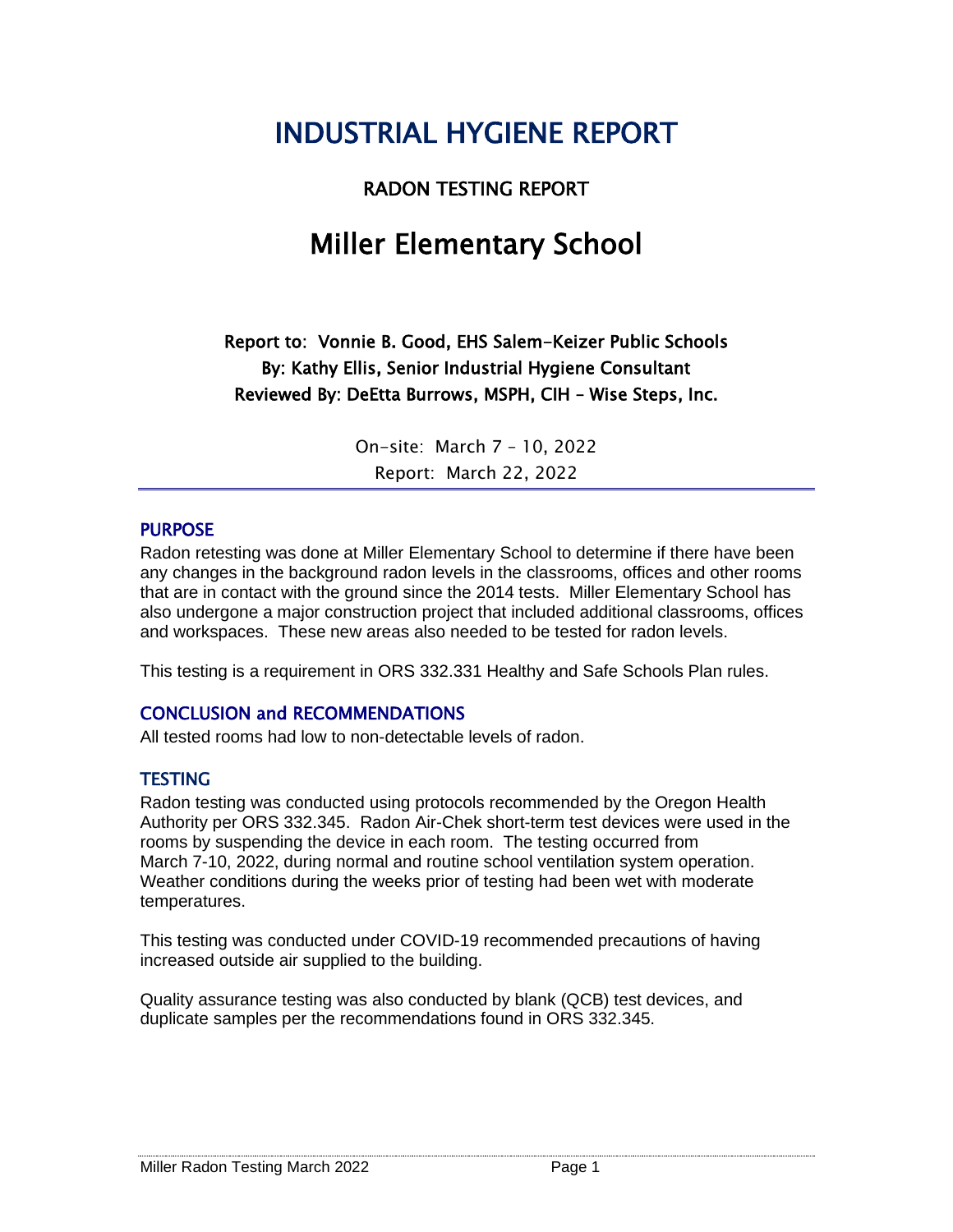#### EPA RADON GUILDELINES

The EPA has set an Action Level of 4.0 pCi/L (picoCuries per liter) for schools. If classrooms, offices or buildings have radon levels at or above 4.0 pCi/L, EPA recommends that schools take action to reduce the level. These actions include:

Step 1. If your result is 4.0 pCi/L or higher take a follow-up test (Step 2) to be sure.

Step 2. Follow up with either a long-term test or a second short-term test.

The World Health Organization has set their action level at 2.7 pCi/L. Salem-Keizer Public Schools has determined that 2.7 pCi/L is a target level where retesting should be done.

#### CONTROL OF RADON LEVELS IN SCHOOLS

The major control mechanism for lowering radon levels within school buildings is the use of dilution ventilation. If the amount of outside air delivered into a building increases, the radon levels should decrease.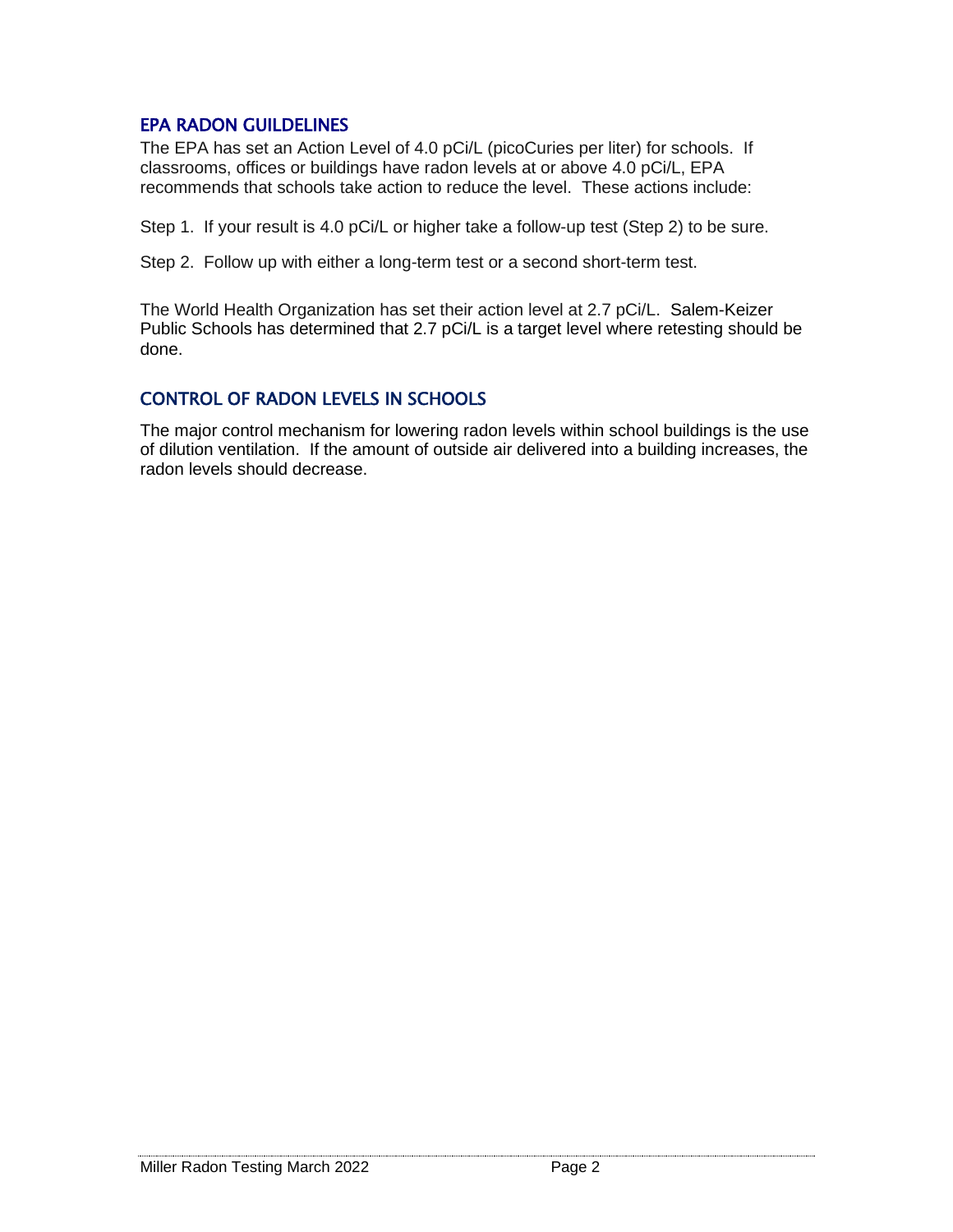#### Radon test result report for: **MILLER MAIN**

| Kit#     | Room Id          | <b>Started</b>        | <b>Ended</b>         | pCi/L         | <b>Analyzed</b> |
|----------|------------------|-----------------------|----------------------|---------------|-----------------|
| 11119077 | A10              | 2022-03-07 @ 11:00 am | 2022-03-10 @ 1:00 pm | < 0.3         | 2022-03-11      |
| 11119076 | A10              | 2022-03-07 @ 11:00 am | 2022-03-10 @ 1:00 pm | $0.6 \pm 0.3$ | 2022-03-11      |
| 11119087 | <b>A100E</b>     | 2022-03-07 @ 11:00 am | 2022-03-10 @ 1:00 pm | < 0.3         | 2022-03-11      |
| 11119086 | A100W            | 2022-03-07 @ 11:00 am | 2022-03-10 @ 1:00 pm | < 0.3         | 2022-03-11      |
| 11119078 | A20              | 2022-03-07 @ 11:00 am | 2022-03-10 @ 1:00 pm | < 0.3         | 2022-03-11      |
| 11119079 | A30              | 2022-03-07 @ 11:00 am | 2022-03-10 @ 1:00 pm | < 0.3         | 2022-03-11      |
| 11119080 | A40              | 2022-03-07 @ 11:00 am | 2022-03-10 @ 1:00 pm | < 0.3         | 2022-03-11      |
| 11119081 | A50              | 2022-03-07 @ 11:00 am | 2022-03-10 @ 1:00 pm | < 0.3         | 2022-03-11      |
| 11119082 | A60              | 2022-03-07 @ 11:00 am | 2022-03-10 @ 1:00 pm | < 0.3         | 2022-03-11      |
| 11119083 | A70              | 2022-03-07 @ 11:00 am | 2022-03-10 @ 1:00 pm | < 0.3         | 2022-03-11      |
| 11119084 | A72              | 2022-03-07 @ 11:00 am | 2022-03-10 @ 1:00 pm | < 0.3         | 2022-03-11      |
| 11119088 | <b>B10</b>       | 2022-03-07 @ 11:00 am | 2022-03-10 @ 1:00 pm | < 0.3         | 2022-03-11      |
| 11119089 | <b>B20</b>       | 2022-03-07 @ 11:00 am | 2022-03-10 @ 1:00 pm | < 0.3         | 2022-03-11      |
| 11119090 | <b>B20</b>       | 2022-03-07 @ 11:00 am | 2022-03-10 @ 1:00 pm | < 0.3         | 2022-03-11      |
| 11119091 | <b>B30</b>       | 2022-03-07 @ 11:00 am | 2022-03-10 @ 1:00 pm | < 0.3         | 2022-03-11      |
| 11119092 | <b>B40</b>       | 2022-03-07 @ 11:00 am | 2022-03-10 @ 1:00 pm | < 0.3         | 2022-03-11      |
| 11119093 | <b>B50</b>       | 2022-03-07 @ 11:00 am | 2022-03-10 @ 1:00 pm | < 0.3         | 2022-03-11      |
| 11119094 | <b>B60</b>       | 2022-03-07 @ 11:00 am | 2022-03-10 @ 1:00 pm | < 0.3         | 2022-03-11      |
| 11119085 | <b>B82</b>       | 2022-03-07 @ 11:00 am | 2022-03-10 @ 1:00 pm | < 0.3         | 2022-03-11      |
| 11119101 | C10              | 2022-03-07 @ 11:00 am | 2022-03-10 @ 1:00 pm | < 0.3         | 2022-03-11      |
| 11119102 | C20              | 2022-03-07 @ 11:00 am | 2022-03-10 @ 1:00 pm | < 0.3         | 2022-03-11      |
| 11119103 | C <sub>30</sub>  | 2022-03-07 @ 11:00 am | 2022-03-10 @ 1:00 pm | < 0.3         | 2022-03-11      |
| 11119105 | C40              | 2022-03-07 @ 11:00 am | 2022-03-10 @ 1:00 pm | < 0.3         | 2022-03-11      |
| 11119104 | C40              | 2022-03-07 @ 11:00 am | 2022-03-10 @ 1:00 pm | < 0.3         | 2022-03-11      |
| 11119106 | C50              | 2022-03-07 @ 11:00 am | 2022-03-10 @ 1:00 pm | < 0.3         | 2022-03-11      |
| 11119107 | C60              | 2022-03-07 @ 11:00 am | 2022-03-10 @ 1:00 pm | < 0.3         | 2022-03-11      |
| 11119115 | <b>CAFETERIA</b> | 2022-03-07 @ 11:00 am | 2022-03-10 @ 1:00 pm | < 0.3         | 2022-03-11      |
| 11119114 | <b>CAFETERIA</b> | 2022-03-07 @ 11:00 am | 2022-03-10 @ 1:00 pm | < 0.3         | 2022-03-11      |
| 11119075 | D 14             | 2022-03-07 @ 11:00 am | 2022-03-10 @ 1:00 pm | < 0.3         | 2022-03-11      |
| 11119074 | D 16             | 2022-03-07 @ 11:00 am | 2022-03-10 @ 1:00 pm | < 0.3         | 2022-03-11      |
| 11119070 | D 42             | 2022-03-07 @ 11:00 am | 2022-03-10 @ 1:00 pm | < 0.3         | 2022-03-11      |
| 11119073 | D 58             | 2022-03-07 @ 11:00 am | 2022-03-10 @ 1:00 pm | < 0.3         | 2022-03-11      |
| 11119071 | D <sub>62</sub>  | 2022-03-07 @ 11:00 am | 2022-03-10 @ 1:00 pm | < 0.3         | 2022-03-11      |
| 11119108 | D <sub>20</sub>  | 2022-03-07 @ 11:00 am | 2022-03-10 @ 1:00 pm | < 0.3         | 2022-03-11      |
| 11119109 | D30              | 2022-03-07 @ 11:00 am | 2022-03-10 @ 1:00 pm | ???? IF1      | 2022-03-11      |
| 11119110 | E10A             | 2022-03-07 @ 11:00 am | 2022-03-10 @ 1:00 pm | < 0.3         | 2022-03-11      |
| 11119111 | E20              | 2022-03-07 @ 11:00 am | 2022-03-10 @ 1:00 pm | < 0.3         | 2022-03-11      |

Air Chek 1936 Butler Bridge Rd, Mills River, NC 28759-3892 Phone: (828) 684-0893 Fax: (828) 684-8498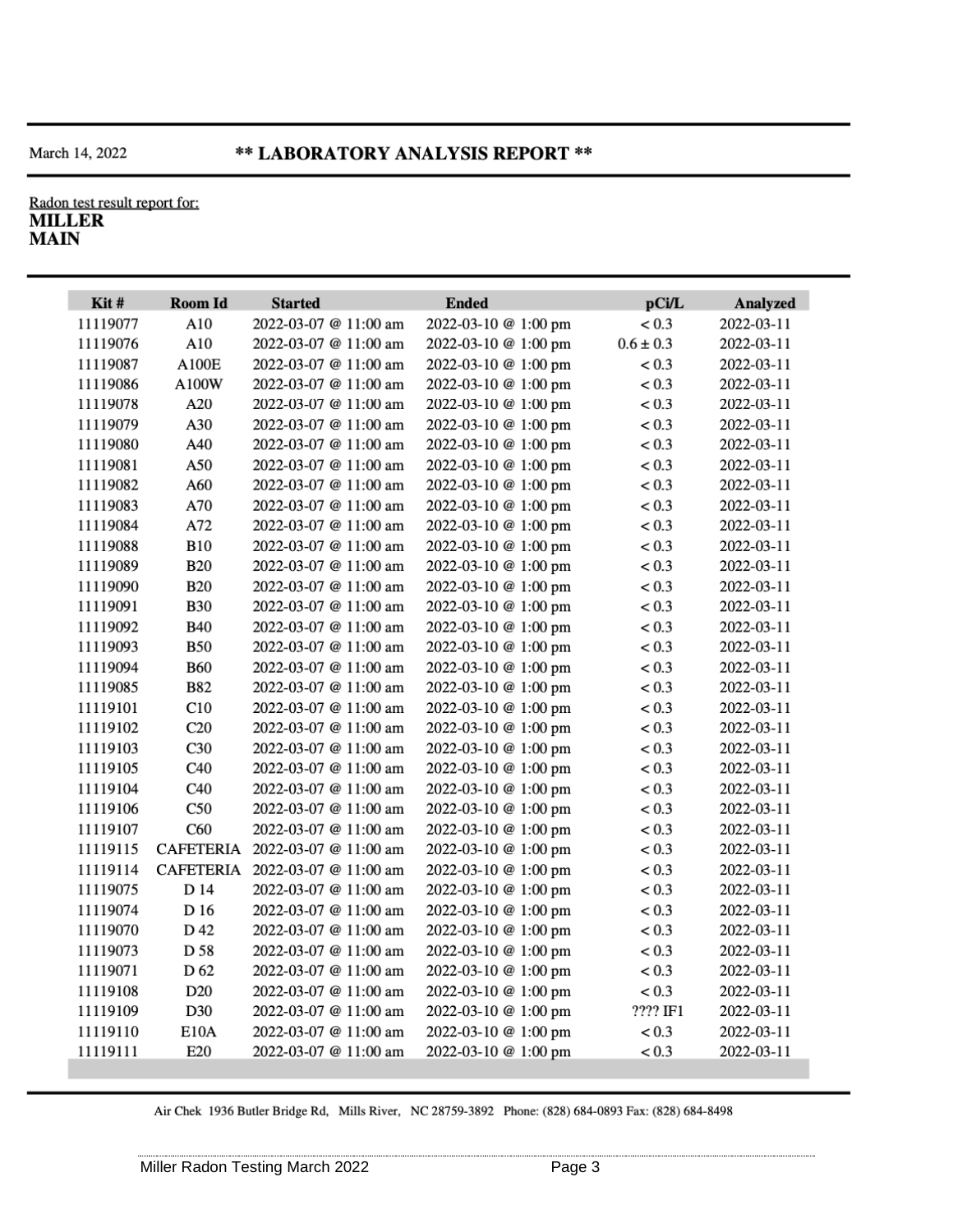### \*\* LABORATORY ANALYSIS REPORT \*\*

#### Radon test result report for: **MILLER MAIN**

| $\operatorname{Kit}$ # | <b>Room Id</b>     | <b>Started</b>              | <b>Ended</b>         | pCi/L         | Analyzed   |
|------------------------|--------------------|-----------------------------|----------------------|---------------|------------|
| 11119112               | E30                | 2022-03-07 @ 11:00 am       | 2022-03-10 @ 1:00 pm | < 0.3         | 2022-03-11 |
| 11119116               | FS14               | 2022-03-07 @ $11:00$ am     | 2022-03-10 @ 1:00 pm | < 0.3         | 2022-03-11 |
| 11119118               | <b>GYME</b>        | 2022-03-07 @ $11:00$ am     | 2022-03-10 @ 1:00 pm | < 0.3         | 2022-03-11 |
| 11119117               | <b>GYMW</b>        | 2022-03-07 @ 11:00 am       | 2022-03-10 @ 1:00 pm | < 0.3         | 2022-03-11 |
| 11119100               | M1                 | $2022 - 03 - 07$ @ 11:00 am | 2022-03-10 @ 1:00 pm | < 0.3         | 2022-03-11 |
| 11119099               | M <sub>2</sub>     | 2022-03-07 @ $11:00$ am     | 2022-03-10 @ 1:00 pm | < 0.3         | 2022-03-11 |
| 11119098               | M3                 | 2022-03-07 @ 11:00 am       | 2022-03-10 @ 1:00 pm | < 0.3         | 2022-03-11 |
| 11119097               | M4                 | $2022 - 03 - 07$ @ 11:00 am | 2022-03-10 @ 1:00 pm | < 0.3         | 2022-03-11 |
| 11119096               | M4                 | 2022-03-07 @ 11:00 am       | 2022-03-10 @ 1:00 pm | < 0.3         | 2022-03-11 |
| 11119095               | M5                 | 2022-03-07 $@11:00$ am      | 2022-03-10 @ 1:00 pm | < 0.3         | 2022-03-11 |
| 11119072               | <b>MAIN OFFICE</b> | 2022-03-07 @ 11:00 am       | 2022-03-10 @ 1:00 pm | < 0.3         | 2022-03-11 |
| 11119119               | PE OFFICE          | 2022-03-07 @ 11:00 am       | 2022-03-10 @ 1:00 pm | $0.6 \pm 0.3$ | 2022-03-11 |
| 11119120               | QCB1               | 2022-03-07 @ 11:00 am       | 2022-03-10 @ 1:00 pm | < 0.3         | 2022-03-11 |
| 11119121               | OCB <sub>2</sub>   | 2022-03-07 @ 11:00 am       | 2022-03-10 @ 1:00 pm | < 0.3         | 2022-03-11 |
| 11119122               | QCB3               | 2022-03-07 @ 11:00 am       | 2022-03-10 @ 1:00 pm | < 0.3         | 2022-03-11 |
| 11119113               | SOS                | 2022-03-07 @ 11:00 am       | 2022-03-10 @ 1:00 pm | < 0.3         | 2022-03-11 |

Air Chek 1936 Butler Bridge Rd, Mills River, NC 28759-3892 Phone: (828) 684-0893 Fax: (828) 684-8498

#### Note: QCB1-3 are blank samples and part of the quality control process for radon testing.